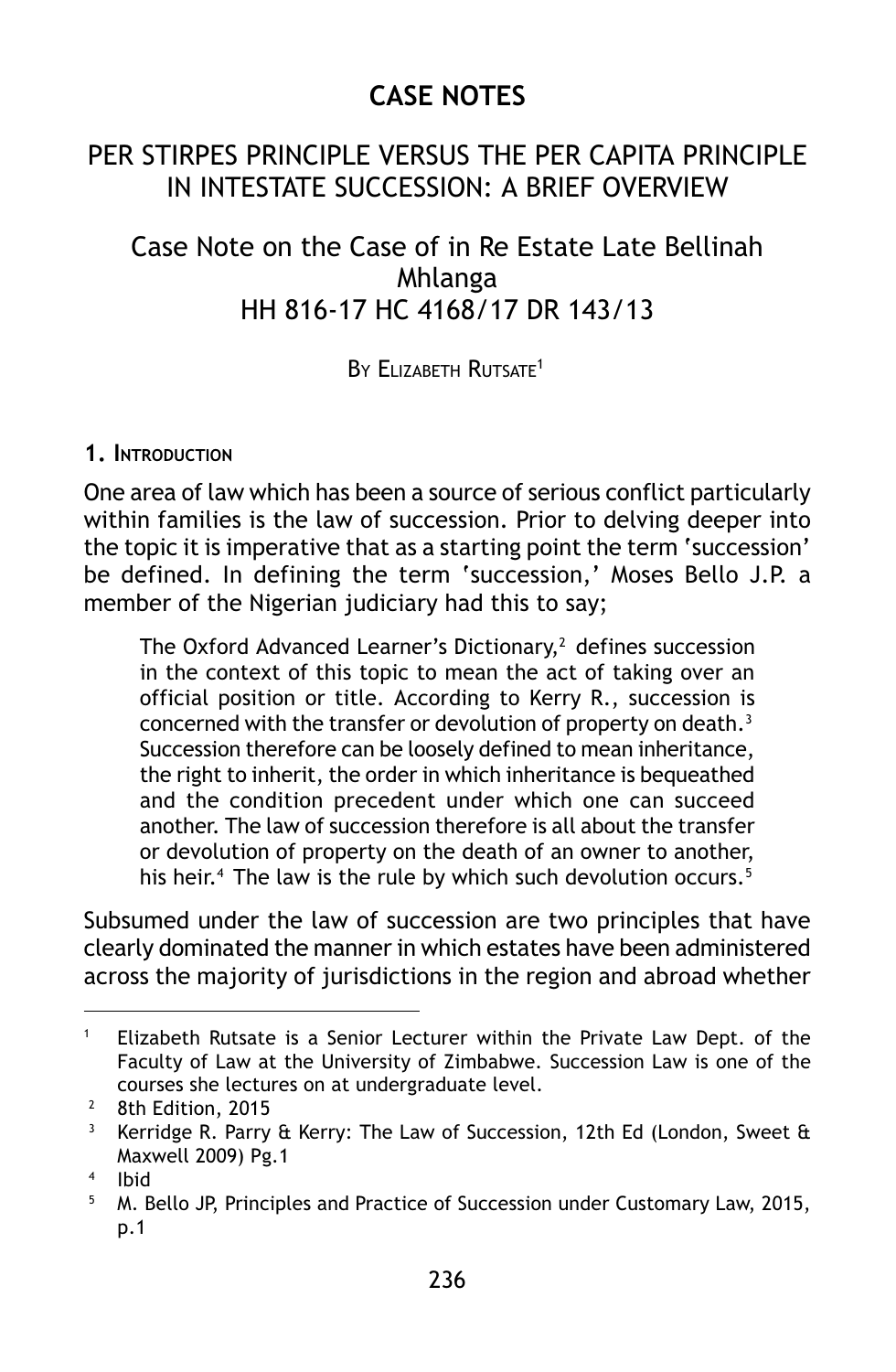under general law, common or customary law. These are *per stirpes* and *per capita* principles of succession. What is most peculiar about the per stirpes principle is that it is applicable under both testate $6$ and intestate<sup>7</sup> succession whether under general or customary law. Due to Zimbabwe's dualist legal system, intestate succession occurs under both general and customary law. In this case note the focus is on the implications of the two principles under intestate succession under general law. Taking particular note of this all encompassing element of the per stirpes principle, Mwayera J in the In Re Estate Late Bellinah Mhlanga case made the following comments;

Although the Human and Herold cases supra referred to testate succession the principle of *per stirpes* inheritance is equally applicable in an intestate estate...From the foregoing discussion it has been established that the *per stirpes* principle is part of the common law of Zimbabwe and is applicable under general law. It is also applicable under customary law with equal force.<sup>8</sup>

Intestate succession occurs in three situations namely (a) if a person upon death does not leave behind a valid will; (b) if the beneficiary appointed in a will predeceases the testator and the latter does not substitute the predeceased heir with another prior to his/her own subsequent death, then that part of the will, will be dealt with under the law of intestate succession; and (c) where a beneficiary or heir appointed in a will cannot or declines to take up the appointment, that portion of his/her inheritance will automatically fall under intestate succession. Under Roman Dutch common law, it is also possible to have an estate that falls under both testate and intestate succession. This happens where a person dies partly testate and partly intestate.

<sup>&</sup>lt;sup>6</sup> Testate succession happens where a deceased person (testator) leaves behind a valid will stipulating how his/her estate will be distributed in strict accordance with their wishes as contained in their will. A testator can then indicate within the will whether after their death they wish their estate to be distributed in accordance with per capita or per stirpes succession.

 $7$  If a person dies without having written a will or if the will is declared invalid, the estate will be distributed on the basis of intestacy i.e. a state of having no valid will. The intestate law of succession refers to the distribution of assets in a deceased's estate whereby the deceased would have died without leaving any valid will. It will be the duty of the executor dative in consultation with the Master of the High Court to decide on the most suitable type of intestate succession under the prevailing circumstances.

<sup>&</sup>lt;sup>8</sup> At page 6 of the unreported High Court judgment (both pdf and word versions)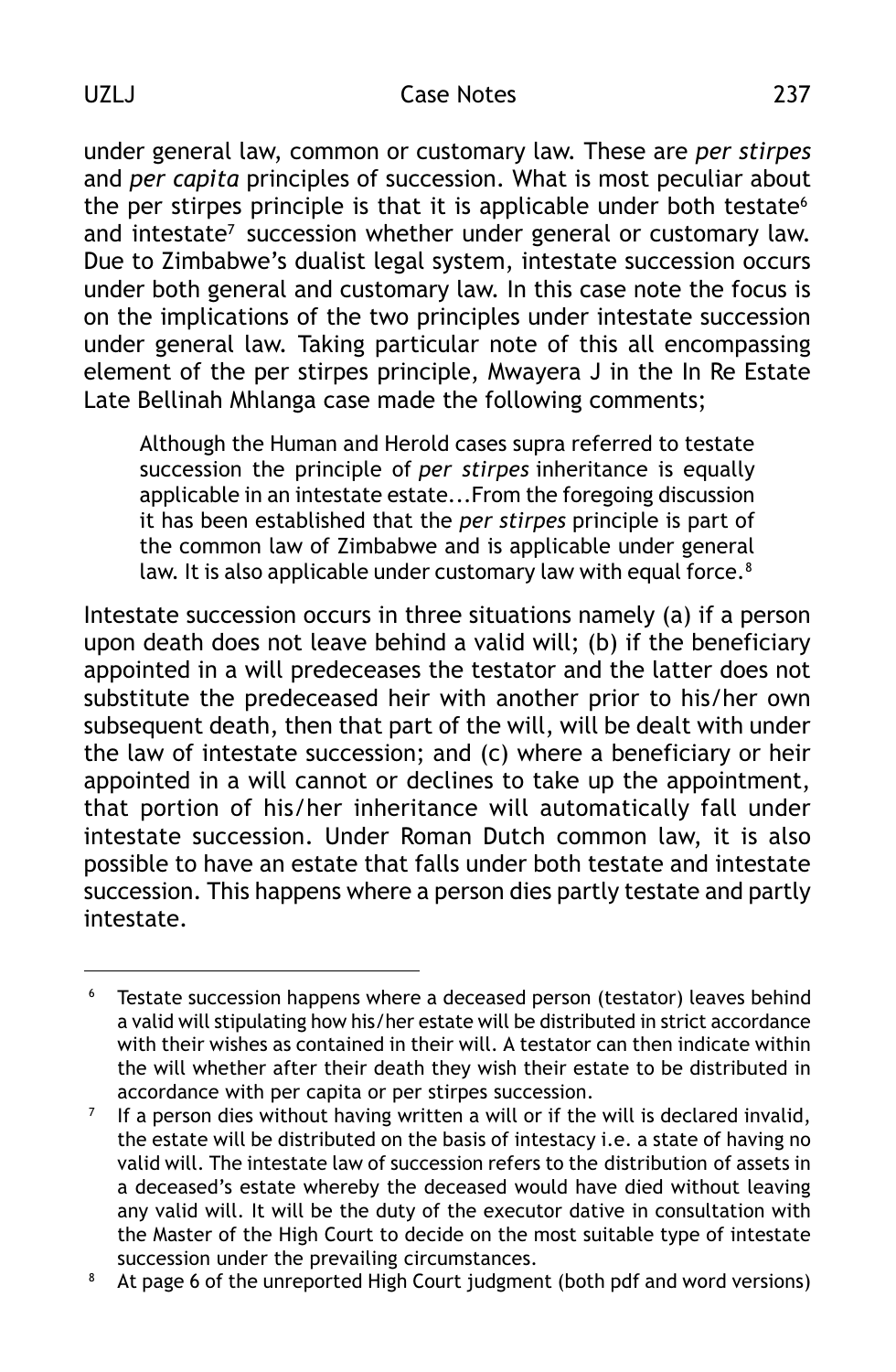### **2. BACKGROUND ISSUES**

Time and again a key question has arisen among estates administrators vis-à-vis what the two principles of per stirpes and per capita succession entail in intestate succession and the key difference between them. Another question which has been raised regards which of the two principles offers a fairer framework under which a deceased's estate is distributed to his/her descendants, heirs or beneficiaries? The *per stirpes* principle came under spotlight in Zimbabwe in the High Court case of Estate Late Bellinah Mhlanga,<sup>9</sup> a matter placed before Mwayera J whereby the court's opinion was sought on the meaning and application of the *per stirpes* principle. Two contentious issues were placed for determination namely (i) whether or not the *per stirpes* principle applies under general law in intestate succession in Zimbabwe and under common law in the absence of a specific legal provision in statutory law and (ii) the legal interpretation of the *per stirpes* principle under general law and as set out under customary law in Section 68F of the Administration of Estates Act *[Chapter 6:01]*. Further to the two issues determined under the *per stirpes* principle in the Estate Late Bellinah Mhlanga case (supra), this case note seeks to make a brief comparative analysis of *per stirpes* and *per capita* principles prior to making a case justifying the decision taken by the executor in this case to opt for the *per stirpes* principle as being more appropriate under the circumstances; which decision was supported by the court as presided over by Mwayera J.

## **3. PER STIRPES SUCCESSION**

Intestate succession can either be per capita or per stirpes. Per stirpes is a Latin expression meaning "by the roots. The word stirps refers to the singular while in plural form reference is made to a number of stirps or stirpes. A stirpis has also been defined as*;*

...a child of the deceased, or a predeceased child who left behind living descendants. A deceased person therefore has as many stirpes as he left living children or predeceased children with living descendants.10

A stirps is a line of descendants of common ancestry who form the roots. It includes every descendant of the deceased who survives the

<sup>9</sup> HH 816-17

<sup>&</sup>lt;sup>10</sup> W. Abrie et al, Deceased Estates, 5th ed, ProPlus Publishers: Lynnwood Ridge, 2003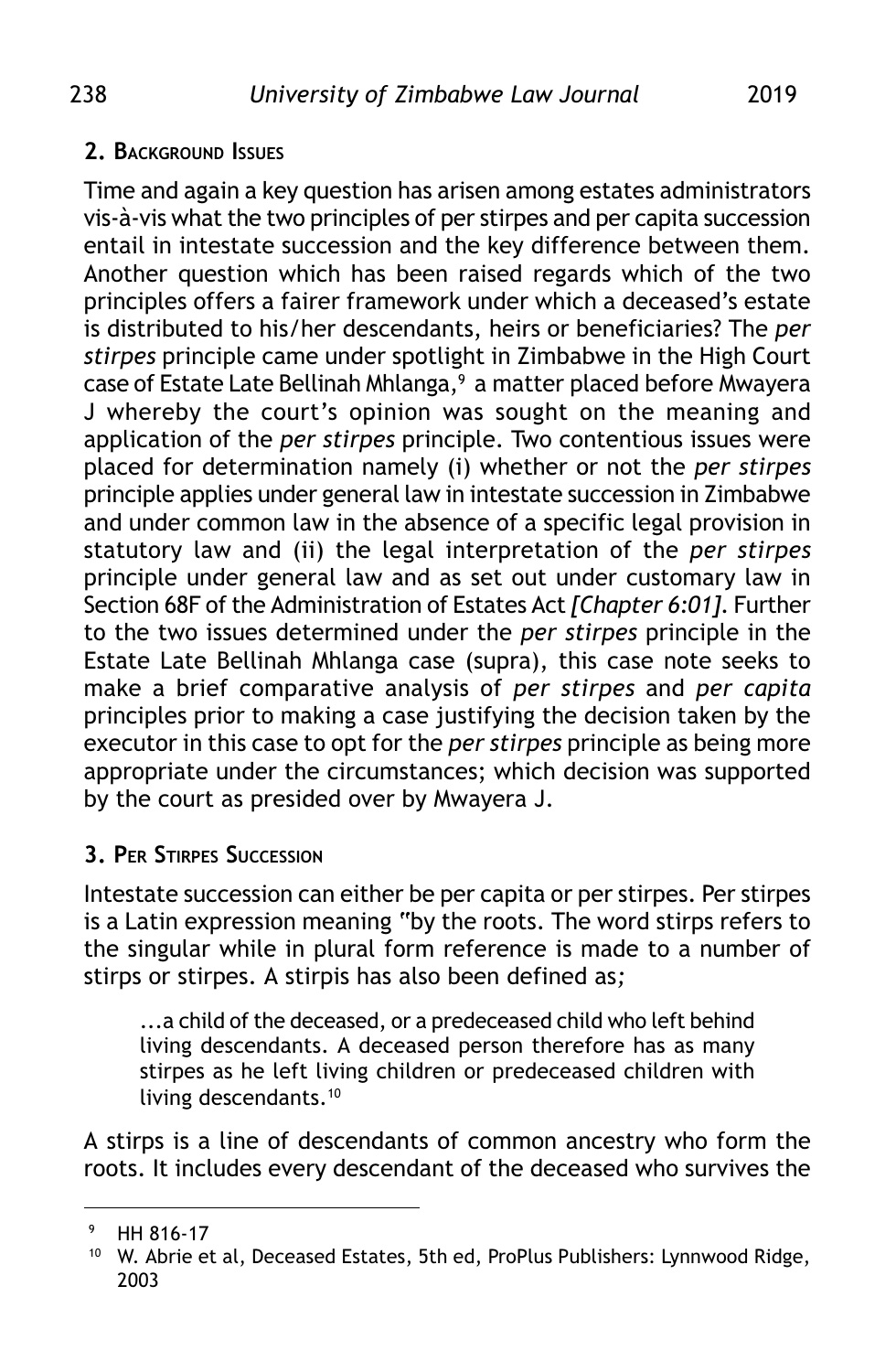deceased or a predeceased descendant of the deceased who leaves behind living descendants. Succession *per stirpes* means inheriting from an ancestor "by representation" or "by class." Where beneficiaries are to share in a distribution *"per stirpes"* the living members within the generation closest in relationship to the deceased ancestor whose estate is being distributed receive an equal share. Since all children of a deceased person form a stirps; they all inherit an equal share of the deceased's estate. However in cases where one child predeceases the parent and leaves behind children, upon the death of the grandparent, the predeceased child's children jointly or severally share the share due to their parent in equal shares. This is what is referred to as succession *"by representation"* to what their deceased parent would have been entitled to. According to W.D. Rollison:<sup>11</sup>

Inheritance per stirpes signifies that the particular descendants (remote heirs) inherit such portion (share or interest) only as their immediate ancestor would have inherited if he had survived the death of the intestate. Thus, if the intestate has left a son, and the children of a deceased son, as his only lineal descendants and as the only relatives who are entitled to inherit his property, one-half of his property would be inherited by his surviving son and the other half by the children of the deceased son. The children of the deceased son, that is, the grandchildren of the intestate, inherit the same portion that their father (the son of the intestate) would have inherited if he had survived the death of the intestate...(which they share equally among themselves)

In the above quote reference is made only to sons, clearly reflecting the status of the law of succession at the time W.D. Rollison authored his article. This was a time (1935-6) when issues to do with the human right to equality and non-discrimination had not taken root and intestate succession was marked by the primogeniture rule of succession which preferred sons to daughters. If the above quote had been written recently, the words 'son or daughter' would have been used as was the case with the children born of Bellina Mhlanga in the Estate Late Bellina Mhlanga case who were equally entitled to succeed their deceased parent's estate regardless of sex. Below is an illustration of intestate succession per stirpes;

<sup>&</sup>lt;sup>11</sup> See W.D. Rollison, Principles of the Law of Succession to Intestate Property (continued) in Notre Dame Law Review, Volume 11 Issue 2 Article 2, 1936, 136 – 137. Available at: https://scholarship.law.nd.edu/cgi/viewcontent.cgi?article =4119 &context=ndlr Accessed 09/08/2018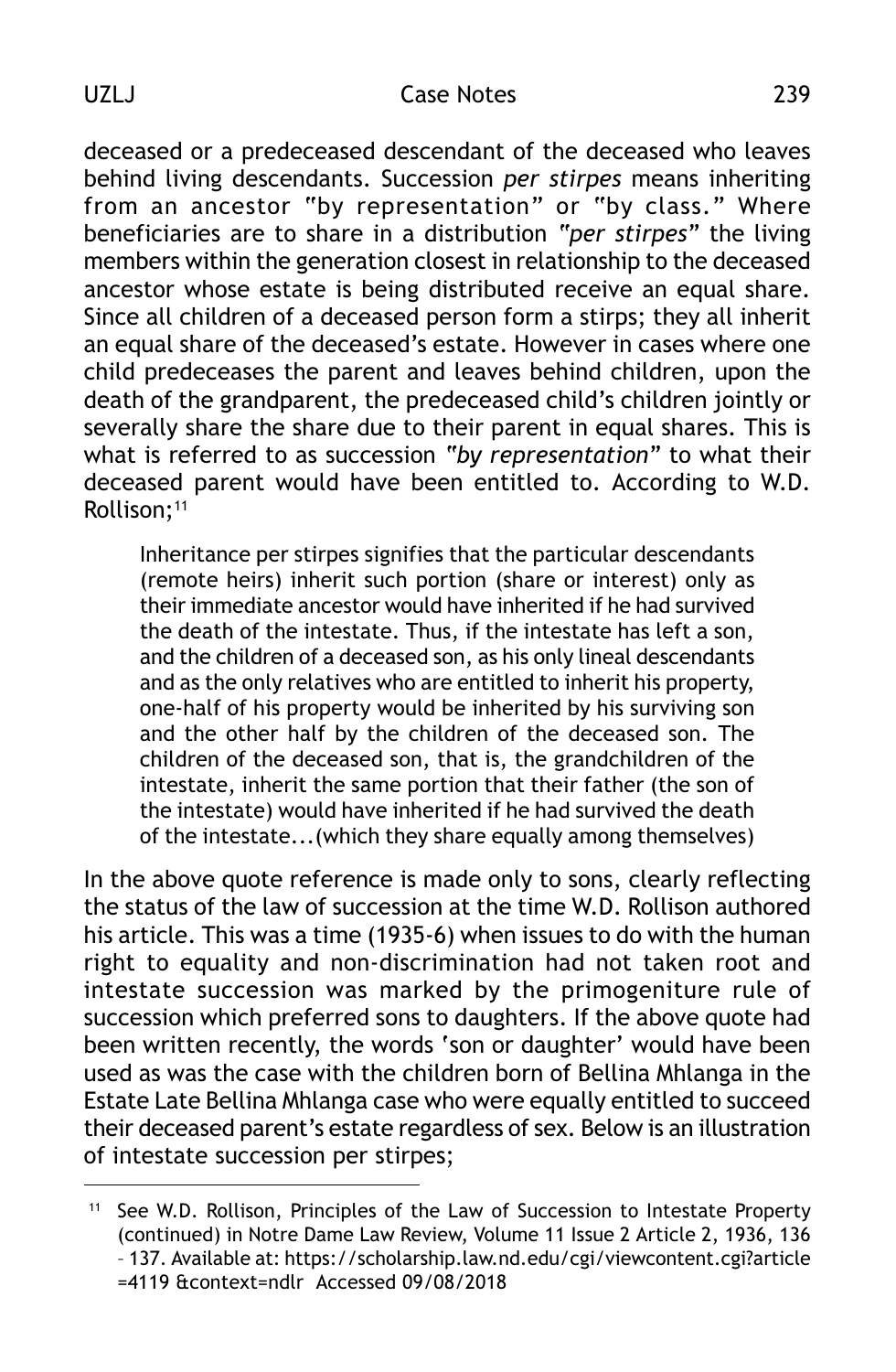

**Figure 1: Illustration of intestate succession per stirpes**



**Figure 2: Illustrating Per Capita Intestate Succession**

## **4. INTESTATE SUCCESSION PER CAPITA**

Per Capita is a Latin maxim meaning, "by the head" or "headcount." Hence per capita succession involves taking "by total headcount" all surviving heirs or beneficiaries across different generations or "by a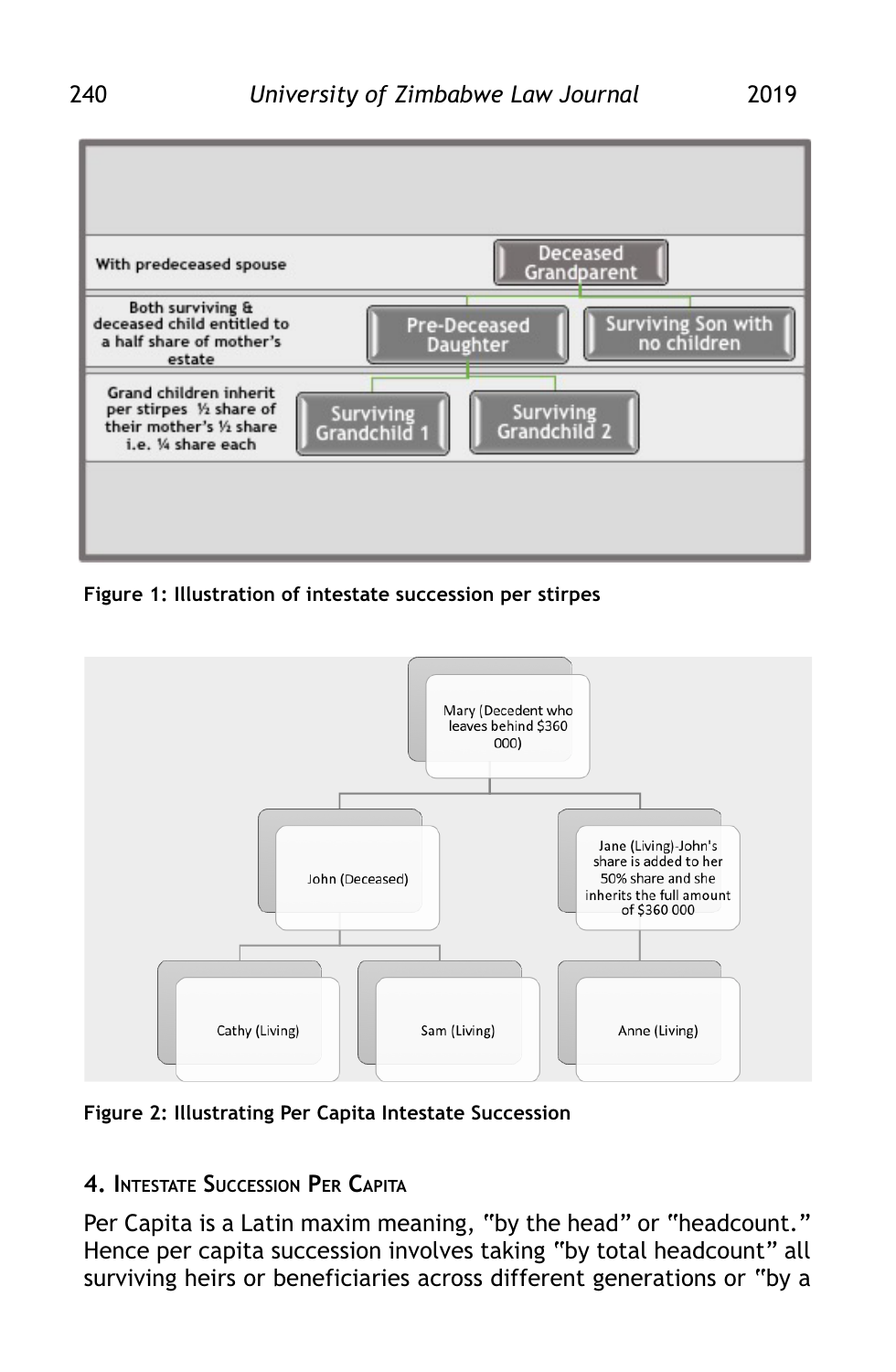#### UZLJ Case Notes 241

total number of living individuals" within a particular generation. The succession can cover all living beneficiaries who are related to the decedent through blood ties (**consanguineal**), marriage ties (affinal), and adoption (fictive). The phrase kinship system refers to all of the **relationships** based on blood, marriage, and adoption that intertwines individuals in sets of rights and obligations. In practice this means that if the beneficiaries to an estate are to share in a distribution "per capita," then all of the living members of the identified group or generation will receive an equal share. However, if a member of the identified group predeceases the decedent, then a share won't be created for the predeceased member and all of the shares of the other members will be increased accordingly after they equally share the predeceased member's share.

## **5. A COMPARATIVE ANALYSIS OF PER STIRPES OND PER CAPITA PRINCIPLES**

As indicated earlier succession per stirpes refers to 'allocation by class' or 'by representation.' In any distribution per stirpes, all the living members within the class of beneficiaries who are closest in relationship to the decedent will receive an equal share. However in the event that one of these beneficiaries closest in relationship to the decedent has predeceased the benefactor but is survived by any descendants, then that deceased beneficiary's descendants will take "by representation" what their deceased parent would have taken. On the other hand distributing an estate in a manner in which it is shared per capita involves 'taking a total headcount' or 'the total number of living individuals' within an identified group or generation who are entitled to inherit. These will share equally what is there. However in the event that a member of this identified group is deceased, then unlike in succession per stirpes a share won't be created for the deceased member. Rather, that which would have been given to the deceased had they been alive is added to the total sum to be shared by the living beneficiaries resulting in an increase in the individual shares of those living beneficiaries.

In summary therefore, the difference between the per stirpes and per capita principles lies in the fact that while inheriting per stirpes would entail equal sharing of the inheritance among all of the decedent's descendants (living and deceased) within the first line of generation; per capita succession only occurs among living descendants and other beneficiaries who may not be a decedent's direct descendants but affinal and/or consanguineal kin within that particular generation closest in line to the decedent.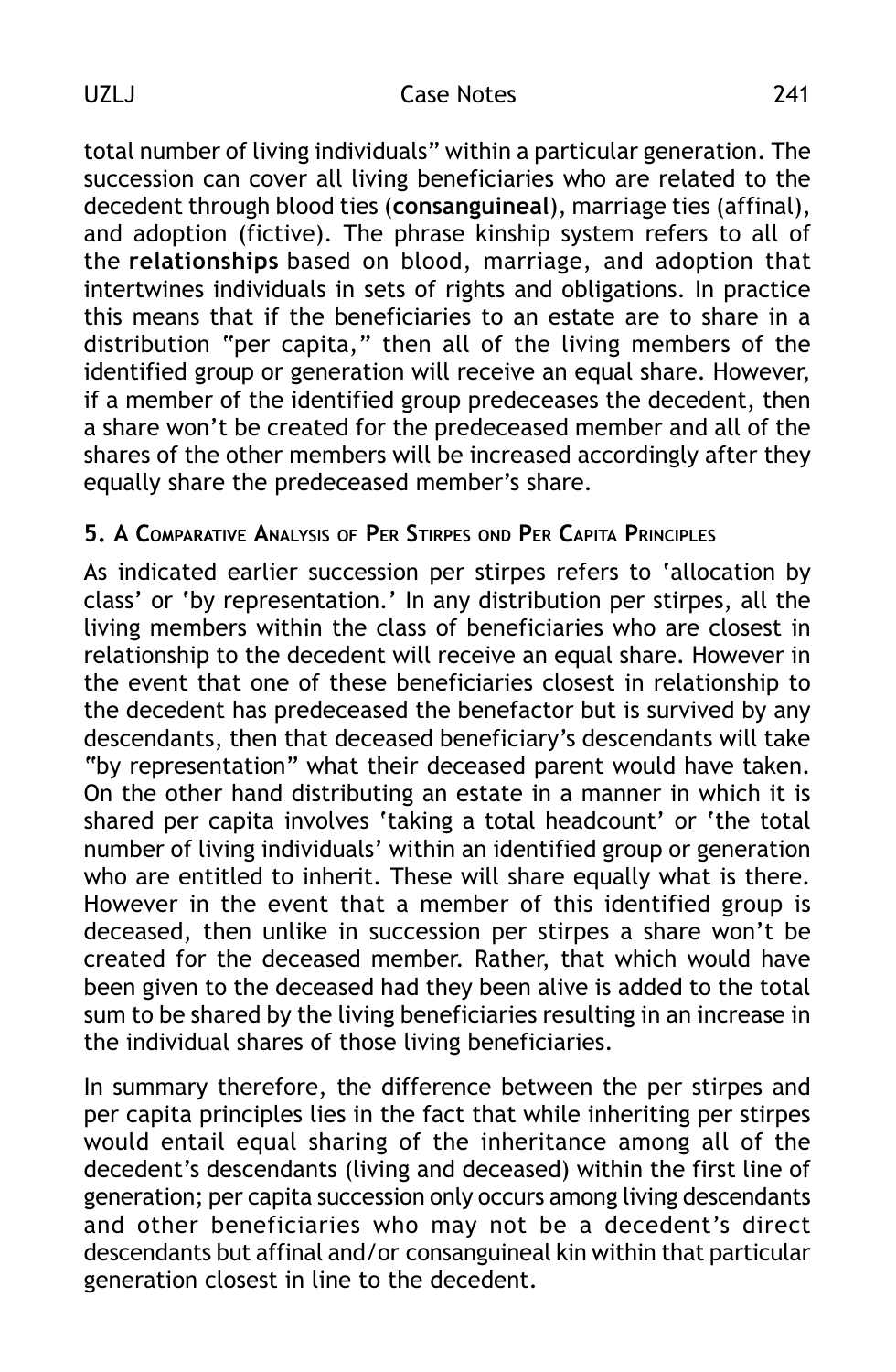Take for example a decedent called George who had three children Mary, Jane and George Junior. Mary predeceased George but left behind 3 children Amy, Sarah and Tom. Jane is also deceased but is survived by two children Jack and Jill. George Junior is still living and has one child Joel. The decedent George left behind \$630 000 cash. If that amount would be shared per stirpes, George Junior would get onethird of the \$630 000 which would amount to \$210 000. Mary's \$210 000 entitlement would be shared equally among her 3 living children, each getting \$70 000. This is inheritance per stirpes by representation. George's son, Joel will not get anything since his father George Junior is still alive. Jack and Jill who are born of Jane will share their late mother's share of \$210 000, each getting \$105 000 as they are representing their mother in the inheritance.

The same example will be used with the \$630 000 shared using the per capita principle. Since Mary and Jane are deceased, their shares are added onto George Junior's share and he inherits the full amount of \$630 000 as he is the only living beneficiary within that first generation after George Senior. Mary and Jane's children do not inherit anything as there is no representation under the per capita principle in intestate succession. For argument sake if George Junior and Mary are both living with Jane predeceasing George Senior, then Jane's share of \$210 000 will be shared equally between Mary and George Junior each getting a total share of \$315 000. As indicated earlier, despite a deceased heir having living descendants, they will not inherit by representation as is the case with per stirpes because the per capita principle focuses on living beneficiaries within a particular generation closest in line to the decedent. In some cases however the per capita principle as used in testate succession has included all living heirs across several generations who have to equally share the inheritance despite one heir being the decedent's child while another is a grandchild, great grandchild or nephew. In the case on hand, this would mean all the seven living heirs namely George Junior, his son Joel, Mary's three children Amy, Sarah and Tom as well as Jane's two children, Jack and Jill would equally share the \$630 000, each getting \$90 000 if indicated as such in a will. Most people have tended to prefer using the per stirpes principle rather than per capita as the former caters for all beneficiaries, both living and deceased (if only through their descendants by representation).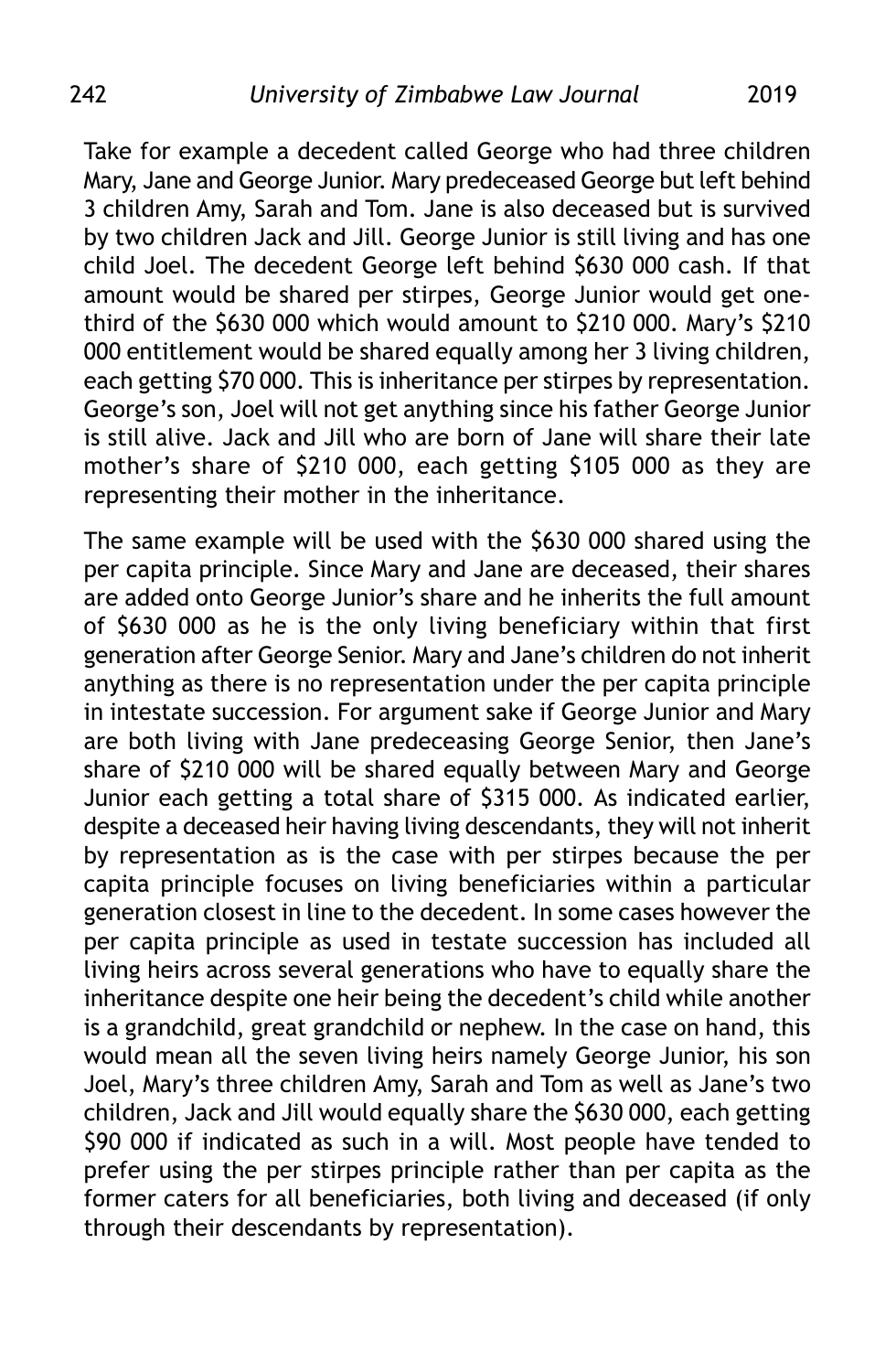## **6. IMPACT OF THE USE OF REPRESENTATION IN THE SUCCESSION PER CAPITA PRINCIPLE**

It is important to note that within some jurisdictions, for example the American legal system, the distinguishing line between succession per stirpes and that which is per capita has increasingly become blurred with the modification of the per capita principle. There has been modification of the succession per capita principle to come up with the per capita at each generation and the per capita with representation principles which seem to echo the per stirpes principles.12 Strictly applied per capita succession ensures that if any of the decedent's beneficiaries predecease the decedent, their share will not transfer to their descendants but will transfer to and is shared equally among the remaining surviving beneficiaries.

Using succession 'per capita at each generation' approach ensures that heirs of the same generation will each receive the same amount. The inheritance is divided into equal shares for the generation closest to the deceased with surviving heirs. These shares are equal in number to the number of original members either surviving or with surviving descendants. Each surviving heir of that generation gets a share. The remainder is then equally divided among the next-generation descendants of the deceased in the same manner. On the other hand, succession per capita by representation is such that, the predeceased beneficiaries' shares at the same generation are divided equally between all their children. In other words the surviving descendants of predeceased beneficiaries of the same generation get to equally share what their predeceased ancestors would have inherited in equal shares. It would seem like the key aspect of succession per capita is collation<sup>13</sup> at each and every generational level of succession.

 $12$  The per stirpes principle is now referred to as the old English approach within the American legal system.

<sup>&</sup>lt;sup>13</sup> Succession law is underpinned by the Common Law requirement for collation. Under collation it is a requirement that all descendants of a decedent inherit equal portions and where one child has benefitted more through some loan or other benefit received from the decedent during their lifetime, the child who unfairly benefitted should pay back the advanced money so as to ensure all the children benefit equally from the decedent's estate. These descendants include children born out of wedlock and adopted children, who have all the rights of flesh and blood.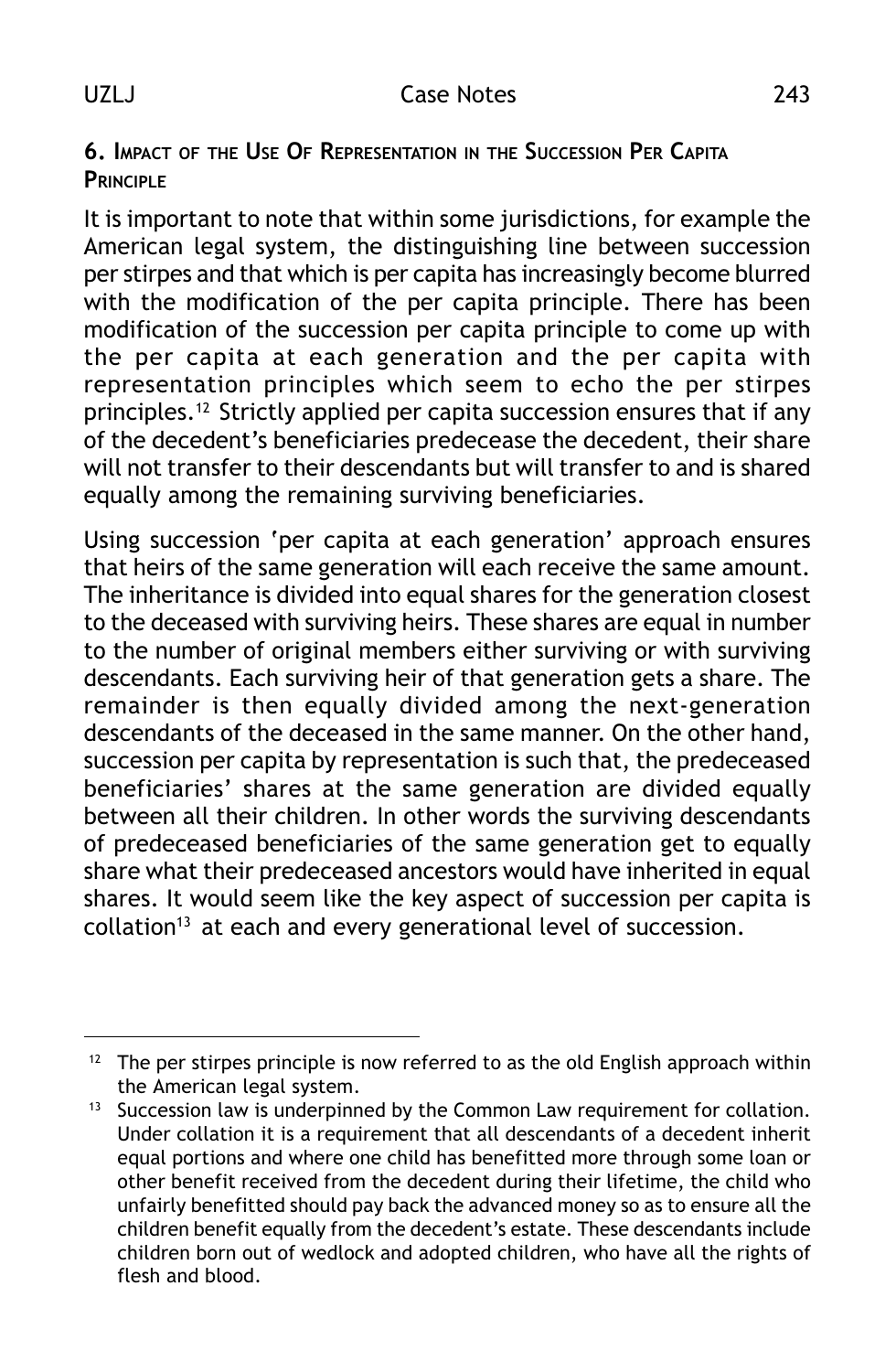#### **7. EXAMPLE SHOWING THE INTER-LINKAGES BETWEEN THE PER STIRPES AND PER CAPITA PRINCIPLES OF SUCCESSION AS DRAWN FROM REPRESENTATION**

Representation is the principle of law by which the children or their descendants of an heir to an estate, who dies intestate have a collective interest in the ancestor's intestate share of the inheritance. This could either be through representation in per stirpes succession or per capita succession by representation. Taking for example a decedent Sam who was a widower at the time of death but who during his lifetime was married under general law and had two daughters Ann and Alice. He dies intestate leaving an estate worth \$400 000 after the deduction of all duties, debts and other charges. Ann was never married and has no children. Alice who predeceased her father Sam left behind two sons Hillary and David whereby David also died a few days before the death of Sam, his grandfather. David leaves behind two children Peter and Pam. In sharing the \$400 000, Ann and the late Alice are entitled to \$200 000 each because the degree of their blood relationship to the deceased Sam is equal and so they share per capita or in equal parts what Sam their late father has left behind. However since Alice is no longer there to take up her share, her children Hillary and David are expected to succeed per stirpes to their late mother's \$200 000 share in equal shares of \$100 000 each. While Hillary takes his per capita share of \$100 000, David being deceased cannot take up his own per capita share. Being survived by Peter and Pam David's per capita share is inherited by the two in equal shares of \$50 000 each.

In the ultimate, Ann's per capita share of \$200 000 from her late father Sam's estate remains unaffected; Hillary and David having an equal degree of relationship to Ann's sister, the late Alice, were entitled to \$100 000 per capita of Alice's share but jointly inherited \$200 000 per stirpes from Sam their grandfather. Peter and Pam also took per capita shares of what their late father David was entitled to per stirpes, hence the two inherited a share of their great grandfather Sam's estate per stirpes. The degrees of consanguinity among Ann, Hillary, Peter and Pam are unequal since Ann is the late Sam's child while Hillary is his grandchild and Peter and Pam are his great grandchildren hence they cannot have per capita shares. From Sam's estate, Ann gets 50%, Hillary, 25% while Peter and Pam share the remaining 25% i.e. 12.5% each. Although they all inherit per stirpes from the late Alice's share Hillary, Peter and Pam have unequal degrees of relationship to her whereby Hillary is one generation removed from Alice while Peter and Pam are two generations removed. Inheriting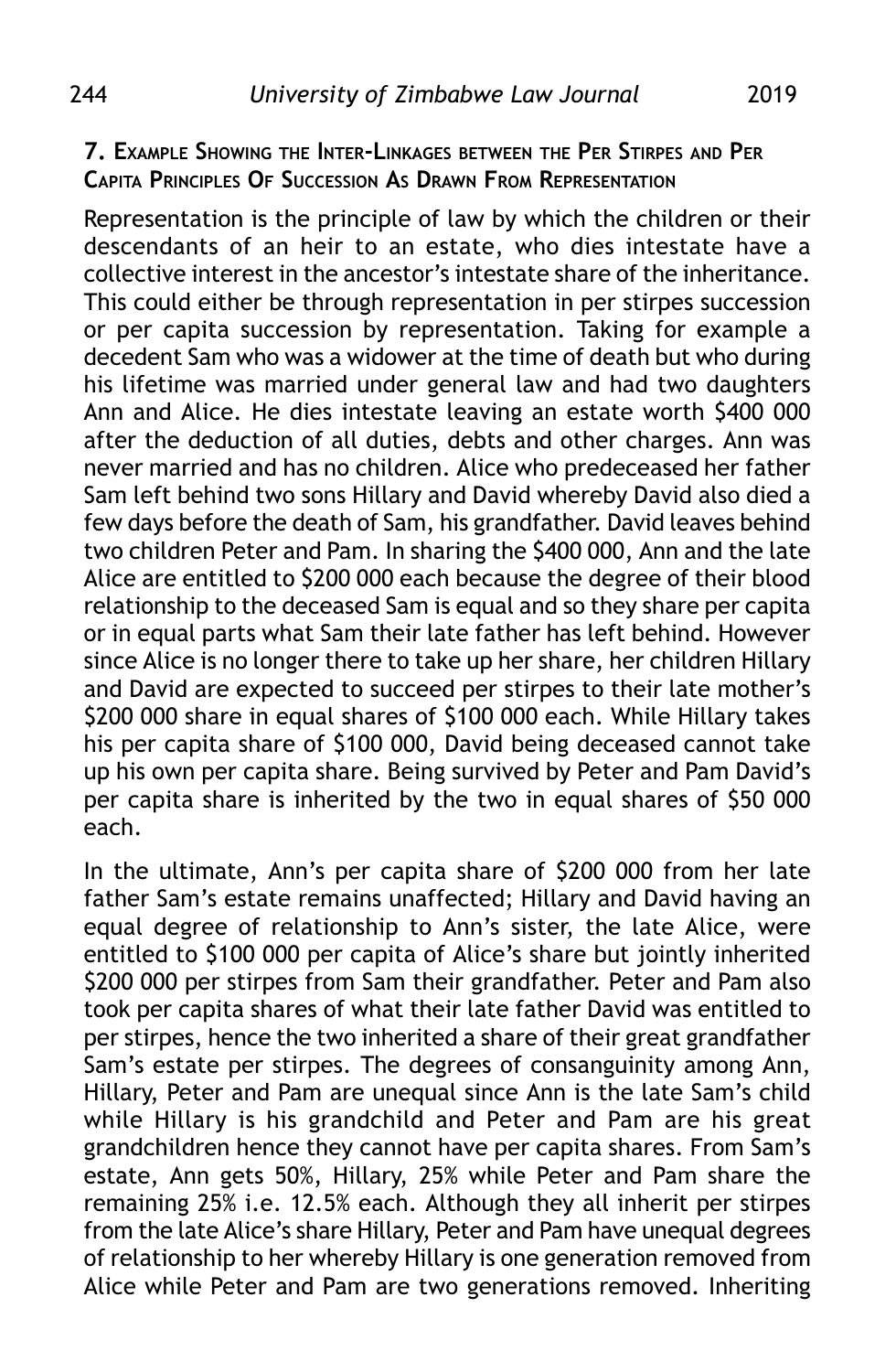per stirpes, they cannot have equal or per capita shares across different generations. However strictly speaking all living descendants inheriting per capita should have equal shares despite having unequal degrees of relationship to the deceased ancestor. To cure the injustice of having all beneficiaries sharing an inheritance equally despite different degrees of consanguinity towards the decedent, the practice has been to allow per capita sharing among beneficiaries within the same generation or who are equally removed from the benefactor, for example grandchildren born of the decedent's several children.<sup>14</sup>

## **8. BRIEF FACTS OF THE CASE IN RE ESTATE LATE BELLINAH MHLANGA HH 816-17 HC 4168/17/ DR 143/13**

This matter was brought before Mwayera J in chambers for the determination of a question of law arising in terms of section 113 of the Administration of Estate Act *[Chapter 6:01].* Having had a difference of opinion on how the estate was to be administered, the Master of the High Court and the executrix dative in Re Estate Late Bellinah Mhlanga (supra). The key issues for determination by the honourable judge by way of judicial opinion were;

- a) Whether or not the *per stirpes* principle applies under general law in intestate succession in Zimbabwe and under common law in the absence of a specific legal provision in statutory law.
- b) What is the legal interpretation of the *per stirpes* principle both under general law and as set out under customary law in the Administration of Estates Act Section 68F.

In *casu*, Bellinah Mhlanga, a widow (hereinafter called the decedent) died intestate on the 28th day of January 2010, in Harare as per the death certificate. The decedent during her lifetime had been married under the Marriages Act *[Chapter 5:11]* to one Amon Mhlanga who had predeceased her. All in all, the decedent had had six children Busisiwe, Lovemore, Dakarayi, Cynthia, Luwis and Eric of which Tapuwa

<sup>&</sup>lt;sup>14</sup> However this also depends on the number of surviving children in each family whose parent would have predeceased the grandparent with the estate being shared among descendants because if one deceased son had 2 children while another had 4 children, those grandchildren from the two families will have different allocations since in one family more children share the same pie e.g. each family shares \$60 000 each from the \$120 000 estate. Despite belonging to the same generation, in one family a grandchild will get \$30 000 while in the other each will get \$15 000.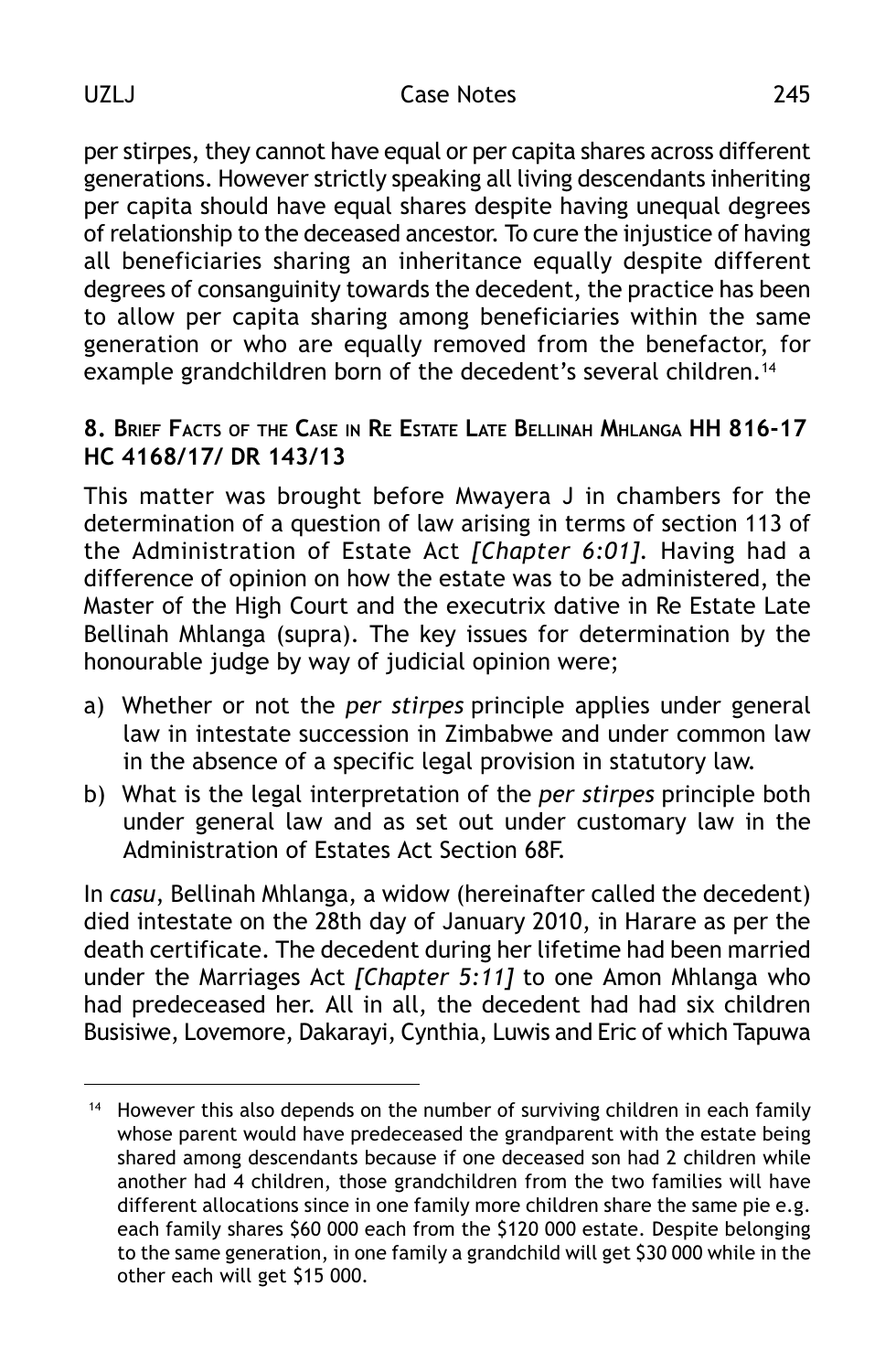Caroline Mhlanga had predeceased her mother. However, Tapuwa Caroline was survived by three children namely Tafadzwa, Nyasha and Tatenda Chidyiwa who in other words were the decedent's grandchildren. On 30 January 2013, the estate was duly registered by Cynthia Mhlanga a daughter of the decedent, through completion of a death notice. Having been married under the Marriages Act [*Chapter 5:11*], general law applied to the administration of the decedent's estate. The decedent was the registered owner of property, a house in the Glen View high density suburb of Harare.

In completing form M.H.C. 12 showing that one of the children of the deceased namely Tapuwa Caroline Mhlanga had predeceased the decedent, the duly appointed executrix dative of the estate, Slyvia Chirawu (as she then was)<sup>15</sup> amended the account accordingly to award the share of Tapuwa Caroline Mhlanga to her three surviving children on the basis of the *per stirpes* principle. It is on the basis of this award in terms of the per stirpes principle that a difference of opinion arose between the executrix dative and the Master of the High Court, the latter having directed that Tapuwa Caroline was not supposed to inherit since she had predeceased her mother. The Master was of the view that the *per stirpes* principle did not apply, hence Tapuwa Caroline's children were not entitled to inherit from their grandmother's estate by representation of their late mother. It would be my assumption that the Master was in favour of a strictly applied per capita succession approach which would cater only for the living children of the late Bellinah Mhlanga. The executrix dative on the other hand maintained that the children ought to inherit by representation of their mother through the succession per stirpes approach. It is due to the difference of opinion that the matter was brought before a judge of the High Court in Chambers.

#### **9. BASIS FOR DECISION**

The court after determining that the resolution of the matter hinged on the nature of law applicable in the deceased estate in question as well as the interpretation of the *per stirpes* principle proceeded to interpret the law of succession in accordance with the facts that were placed before it as summarized below;

<sup>&</sup>lt;sup>15</sup> She is now a judge of the High Court of Zimbabwe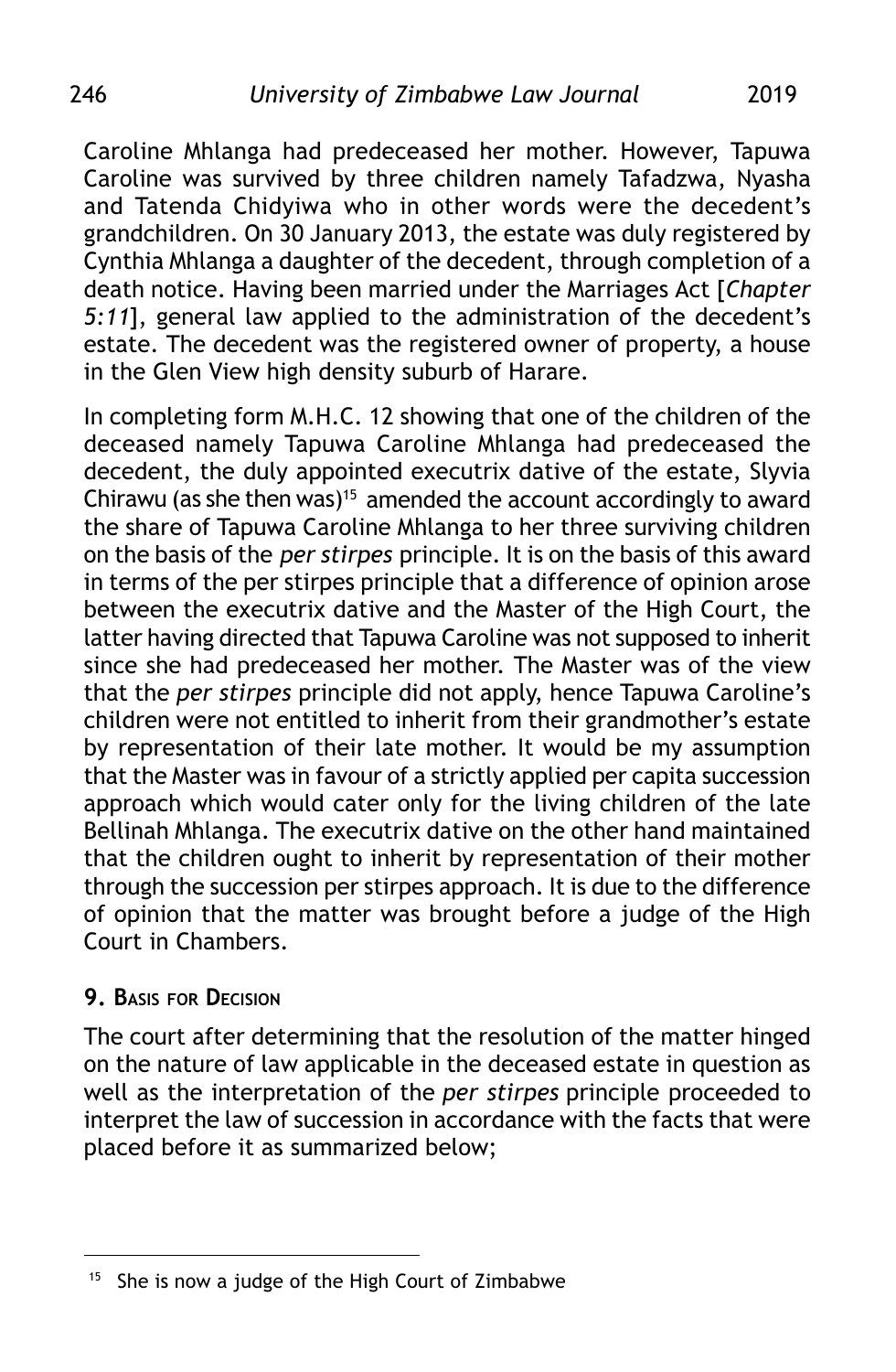# *a) Supremacy of the Constitution*

As a starting point the court considered the supremacy of the Constitution of Zimbabwe Amendment (No 20) Act 2013 (hereinafter referred to as the Constitution) over all matters (law, practice, custom or conduct) and all persons, natural, juristic or otherwise in terms of section 2. Accordingly the administration of an estate was supposed to be in line with the constitution to the extent that an entitled beneficiary ought to be recognised and not discriminated against. It was considered as mandatory that emphasis should be on equality before the law especially where the entitlement was anchored on law.

## *b) Continued applicability of Common Law*

In its determination, the court indicated that common law was still applicable in Zimbabwe and the statutory provisions that had been enacted did not oust common law but rather complemented each other. Closely looking at how the estate of one who dies intestate leaving no surviving spouse was disposed of under the Deceased Estate's Succession Act [*Chapter 6:02*], the court indicated that resort has to be made to common law. In *casu* general law automatically applied to the estate since the decedent had been married under a civil marriage. However, despite having no surviving husband, the decedent was survived by children and descendants and hence common law in conjunction with general law had to be resorted to in the administration of her intestate estate. In its delineation of the common law position in Zimbabwe, the court made reference to the decision taken in the case of *Nzara and others* v *Kashumba NO and Others*<sup>16</sup> where it was held that by virtue of s 192 of the Constitution, Roman Dutch law remains also the common law of Zimbabwe. The applicable law as currently obtaining made provision for the *per stirpes* principle under general law; intestate succession based on common law, and also testate succession.

In its interpretation of the law vis-à-vis succession to deceased estates, the court averred that the *per stirpes* principle was clearly set out under both general and customary law in Zimbabwe. The customary law position of the per stirpes principle was said to be well captured in the Administration of Estates Act [*Chapter 6:01*] part 111A with particular reference to section 68 F.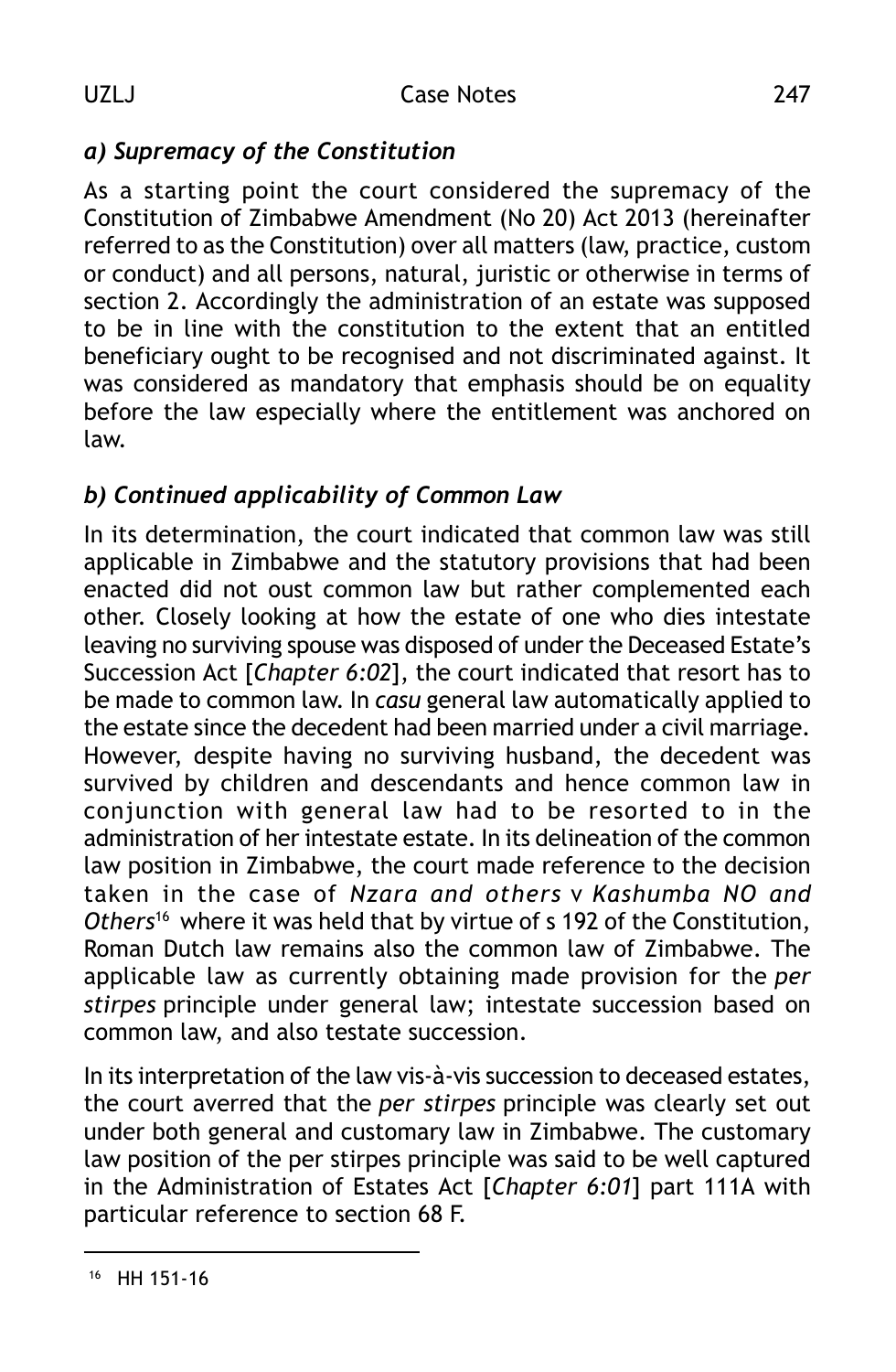It was also pointed out that despite the per stirpes principle applying to both testate and intestate estates under both customary and general law, this did not distort its general meaning since the common law of Zimbabwe was the one giving it meaning. The court proceeded to find the principle's definition as outlined within the *Advanced Oxford Learners Dictionary*<sup>17</sup> and that proffered by the court in *Rotmanskey and Another* v *Heiss.*<sup>18</sup> In that case, the court of appeal 1898 at p 634 described the terms stirpes and per stirpes as follows;

Stirpes is root of inheritance, it designates the ancestor from whom the heir derives title and it necessarily presupposes the death of the ancestor. When issue are said to take per stirpes, it is meant that the descendants of a deceased person take the property to which he was entitled or would have been entitled if living.

In the matter on hand, the court stated that the p*er stirpes* principle encapsulated inheritance by representation by the deceased person's descendants. As such it became crucial to conceptualize what descendants were so as to fully appreciate the inheritance by representation principle of per stirpes. The court cited M.J. De Waal and M.C. Schoeman-Malan19 who state that, *"a person's blood relations can be divided into three categories - a person's descendants are those who descend directly from him for example, his children, grandchildren and great grandchildren."* Further to that the court in identifying a deceased person's heirs made reference to the case of *Dera* v *Chimari*20 where it was stated clearly that in dealing with the principle of vesting, heirs are determined once and for all at the time of death. Hence in inheritance *per stirpes* the right of representation is determined by what was prevailing at the date of death of the deceased. The principle of vesting was deemed relevant in so far as it determined who predeceased the deceased and whether they left any descendants who could inherit by representation. It became common cause therefore that Tapuwa Caroline's children should also inherit per stirpes because the fact that Tapuwa Caroline had predeceased her mother did not alienate her children's rights as

 $17$  The dictionary defines the per stirpes principle as referring to the acquisition of inheritance by a deceased person's descendants in equal share.

<sup>18</sup> 89 Md 633 MD

<sup>19</sup> M.J. De Waal and M.C. Schoeman-Malan, The Law of Succession, (Juta and Company Limited), 2013 (reprinted edition) at p. 16

<sup>20</sup> HH 177-13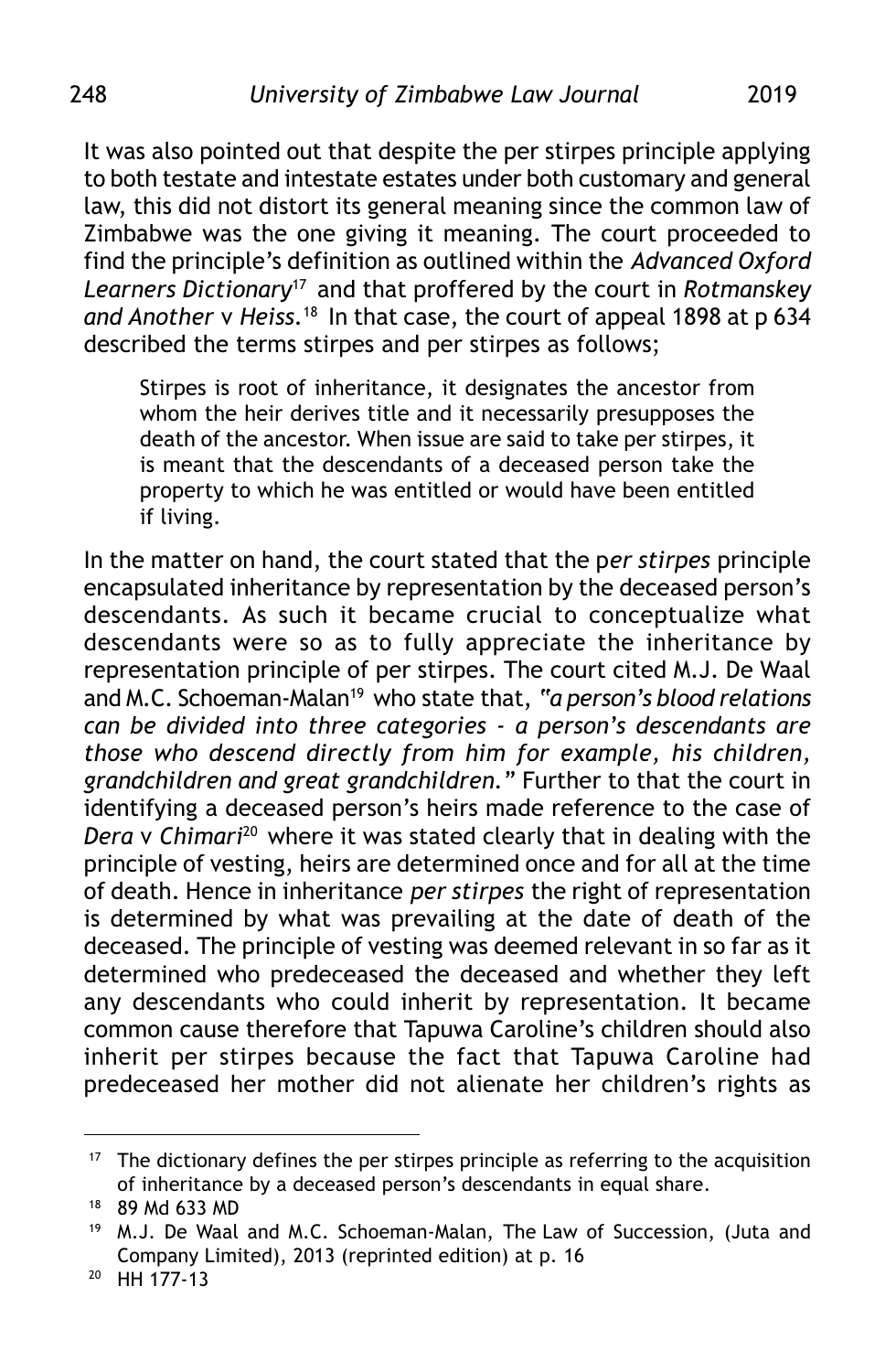descendants who qualified as beneficiaries of their Grandmother Bellinah Mhlanga's estate.

In its own words the court stated;

The definition of *per stirpes* certainly includes surviving children and descendants of predeceased children. It is succession by representation which in simple terms entails inheritance on the basis of blood relationship with a predeceased heir of the deceased, whose place the descendant fills. What occurs in per stirpes principle is that a descendant of the predeceased heir moves up into the place of the predeceased heir. The grandchildren are entitled to inherit by representation as they move into their parent's place. In the case of *Herold* v *Vissen and Ors* 1937 LPD 67 at 74 the court affirmed the principle set out in *Human* v *Human Executors* 1893 SC 172 wherein it was stated that only grandchildren from children who predeceased the testator must be included on the grandchildren to benefit under the estate. It was further made clear that grandchildren whose parent predeceased the grandparent were entitled to inherit and succeed by representation (success by representation) which is an acknowledgement of the *per stirpes* principle. There is no legal bar to the application of the *per stirpes* principle in the current estate of Bellinah Mhlanga...The death of their mother does not take away their blood line and descendant rights to inherit. As clearly discussed *per stirpes* principle is not anchored by predeceasing the deceased but rather blood relationship of children and descendants. Even if there is no Will and last Testament the right to inherit by representation is based on the blood relationship line.<sup>21</sup>

## *c) The role played by administrative rules of procedure in confirming inheritance per stirpes under the common law applicable in Zimbabwe*

In coming up with a decision in the matter on hand, the court also brought under scrutiny Form M.H.C. 12 filled in by an executor or executrix as required by the Master's office prior to the office authorising the final distribution of an Estate. The scrutiny concerned Form M.H.C.'s import and purpose in the administration of deceased's estates. It became apparent that to complete this form, detailed information was required with regards to the following issues;

<sup>&</sup>lt;sup>21</sup> At pages 6 and 7 of the unreported judgment, (pdf and word versions)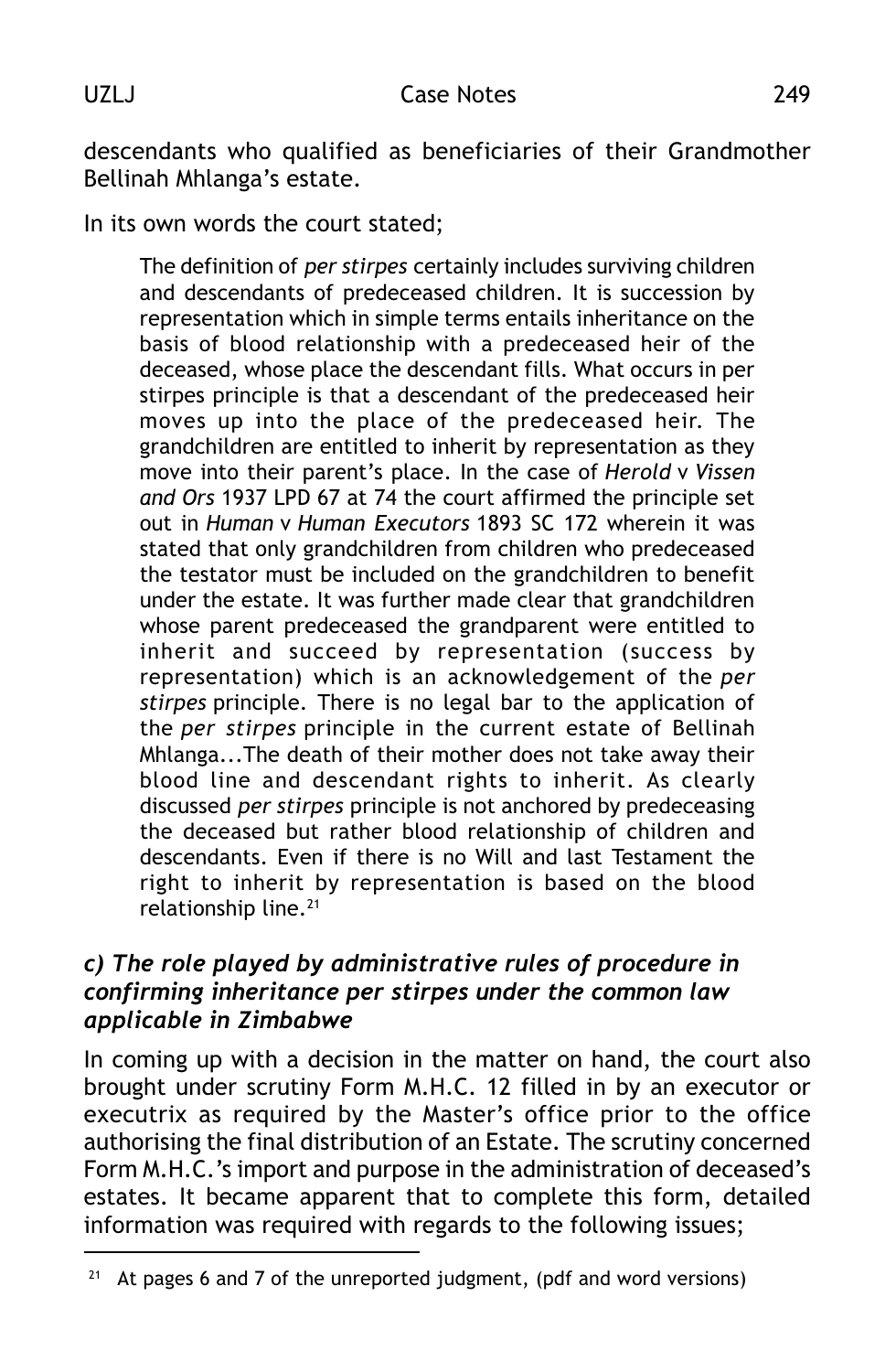- Identification of deceased's relatives, their names and degree or nature of relationship.
- Address of each surviving relative and date of death of each deceased relative.
- Surviving spouse-date and place of marriage.
- Children of the deceased and dates of birth giving names of those who may be dead, dates of their deaths and names of their children. If the predecessor's children had no issue, this fact must be stated
- Father and mother of the deceased (need not be answered if the deceased left children)
- Brothers and sisters of the deceased stating whether full or half blood and their address and date of birth in case of half brothers and half sisters name of step parent should be stated only those brothers and sisters whether of full or half blood who survived the deceased are to be given in this answer. (Need not be answered if both parents survived the deceased or if the deceased left children.
- Names of brother or sister, stating whether full or half blood who may be dead giving their dates of death and names, addresses and dated of birth of their children. If predeceased brothers and sisters had no issue, this fact must be stated (need not be answered if both parents survived the deceased or if the deceased left children).

Emanating from the detailed M.H.C 12 form, the court questioned the logic behind asking for the name of a child who predeceased the deceased parent; whether they had their own children; if so their names and details; if in the ultimate such grandchildren would not be eligible to inherit by virtue of their parent having predeceased the grandparent. Form M.H.C. 12 was ruled to be in conformity with the common law as imported from the Cape of Good Hope which in turn confirmed the applicability of the *per stirpes* principle in intestate inheritance.

It was emphasised that the mere fact that Tapiwa Caroline Mhlanga had predeceased her mother did not disqualify her children, the grand children of Bellinah Mhlanga, who were rightfully entitled as descendants to inherit under the *per stirpes* principle. The court proceeded to define descendants and the per stirpes principle in a manner which confirms the definitions outlined earlier in this article. The court made reference to the definition and illustration of the per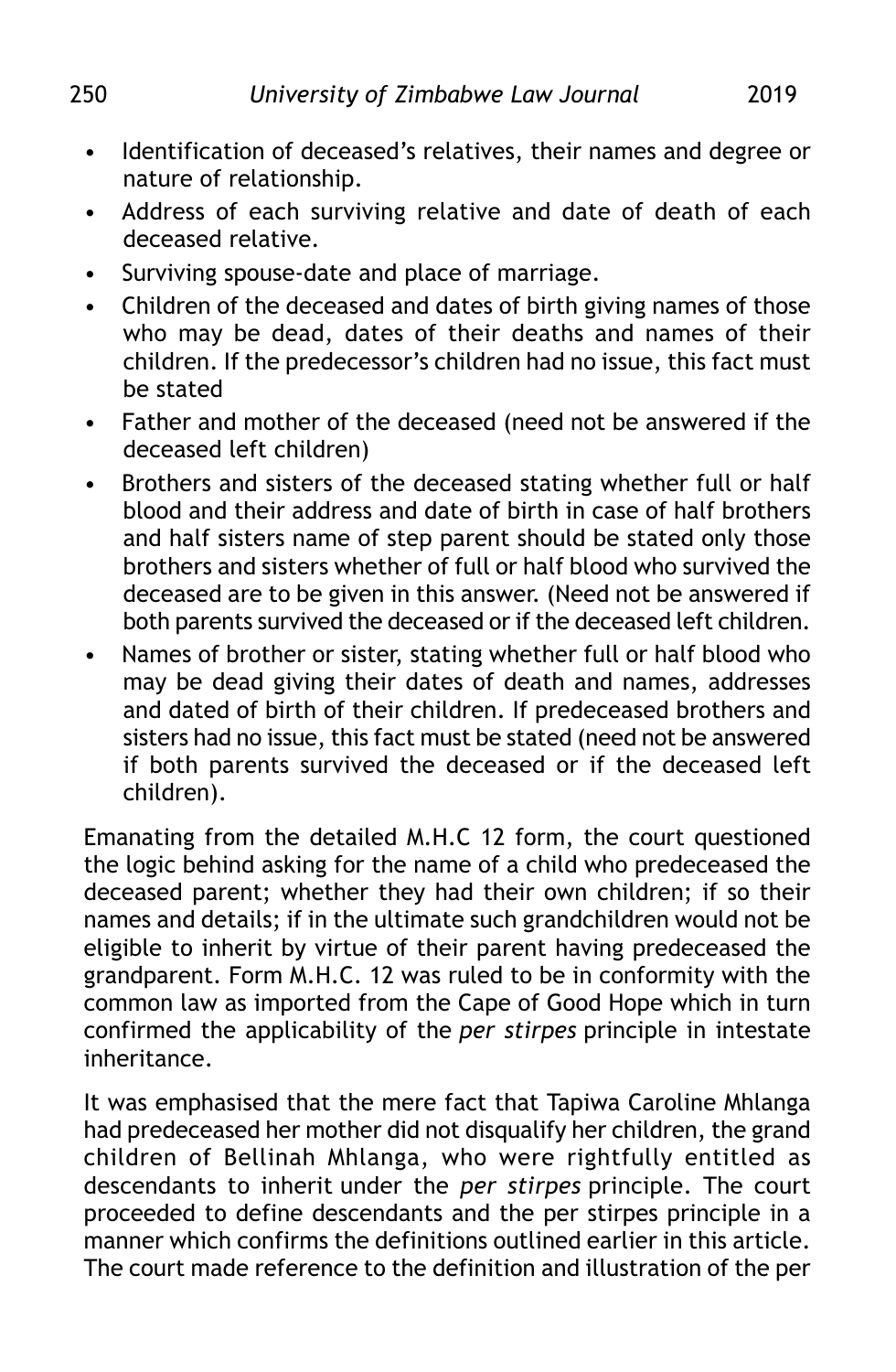stirpes principle given by J. Jamneck and C. Rautenbach (eds), M. Paleker (et al) in their book entitled "The Law of Succession in South Africa"22 whereby the authors define *stirpes* as a line of descendants of common ancestry, including every descendant of the deceased who survives the deceased or a predeceased descendant of the deceased who leaves living descendants.

# *d) Best interests of the child, a key element*

In coming up with a decision in the *in Re Bellinah Mhlanga* case, the court also considered the fact that the interests of minor children were at stake. The court acknowledged its duty to protect the best interests of minor children particularly considering that in the case before it, the rights and interests of the late Tapuwa Caroline's children were clearly sanctioned by the law. The court made reference to Section 81(2) and (3) of the Constitution of Zimbabwe on the rights of children which state;

- (2) A child's best interests are paramount in every matter concerning the child.
- (3) Children are entitled to adequate protection by the courts, in particular by the High Court as their upper guardian.

In addition to the court's citation of section 81, it is also important to take note of Section 19(1) of the same Constitution on children which also calls on the Zimbabwean State to adopt policies and measures that ensure that in matters relating to children, the best interests of the children concerned are paramount.

## **10. THE DECISION**

Based on its interpretation of the law of intestate succession particularly concerning the applicability of the per stirpes principle for a decedent's descendants born of a predeceased child, the court agreed with the approach taken by the executrix in the case by finding that Tapuwa Caroline Mhlanga's children were legally entitled to inherit *per stirpes* from the Estate of late Bellinah Mhlanga, their grandmother. The court order reads;

 $22$  J. Jamneck and C. Rautenbach (eds), M. Paleker, A. van der Linde and M. Wood-Bodley The Law of Succession in South Africa (2nd edition), (Oxford Press-Southern Africa) 2012 at p. 13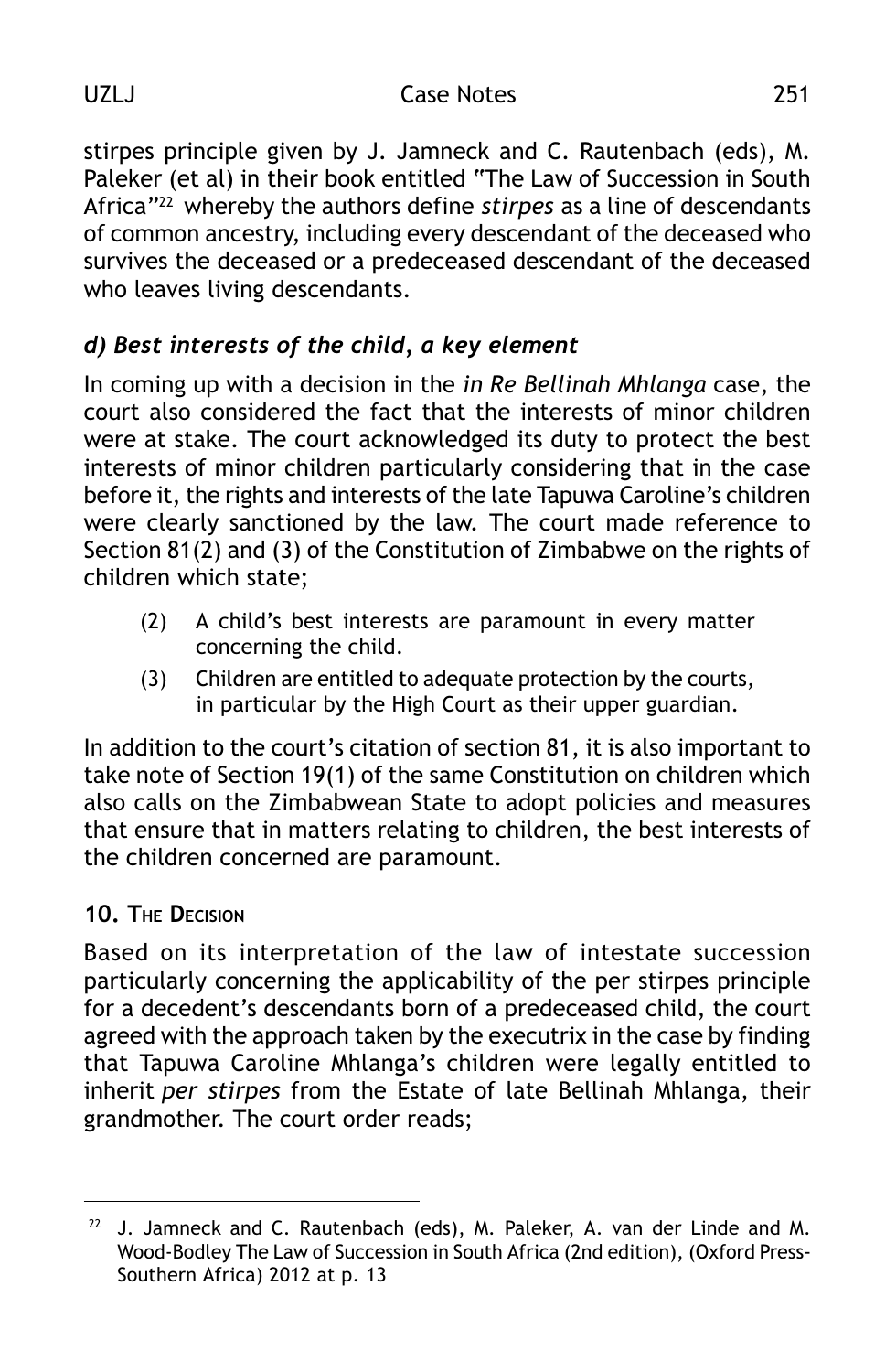Accordingly it is ordered that:-

- 1. The *per stirpes* principle is applicable in all estates regardless of being governed by customary law or general law and or common law.
- 2. Tapuwa Caroline Mhlanga's children are legally entitled to inherit *per stirpes* from the estate of late Bellinah Mhlanga their grandmother.<sup>23</sup>

## **11. A CONCLUDING ANALYSIS**

It is clear from the facts of the case concerning the estate of the late Bellinah Mhlanga that the approach taken by the executrix which was subsequently supported by the High Court was the best under the circumstances. This is because when the per stirpes principle of succession was applied, the outcome was just and fair to all the concerned parties because;

- 1) In line with a Constitutional requirement, the best interests of children were fulfilled since Tapuwa Caroline's children's rights and entitlement to inherit per stirpes from their deceased grandmother's estate were protected by the High Court;
- 2) The use of the per stirpes principle ensures the protection of another key Constitutional provision within section 56 of the Constitution namely 'equality and non-discrimination.' Most interesting is the fact that the per stirpes principle of succession guarantees equality of a deceased parent's children (both living and dead). There is no discrimination against those children who would have predeceased their parents particularly where they are survived by their own children. It is my own interpretation that the equality and non-discrimination principle is applicable to both the living and the dead children a deceased parent whose estate should be distributed equally among them particularly where the deceased children leave their own issue behind who in turn take up the latter's share by representation.

On the other hand, assuming that the court had agreed with the approach suggested by the Master and the decedent's estate had been distributed in accordance with strict per capita succession, the share due to the late Tapuwa Caroline Mhlanga (equivalent to one-sixth of the value of the estate) would have been shared equally among her

<sup>&</sup>lt;sup>23</sup> At page 7 of the unreported High Court judgment (word and pdf versions)